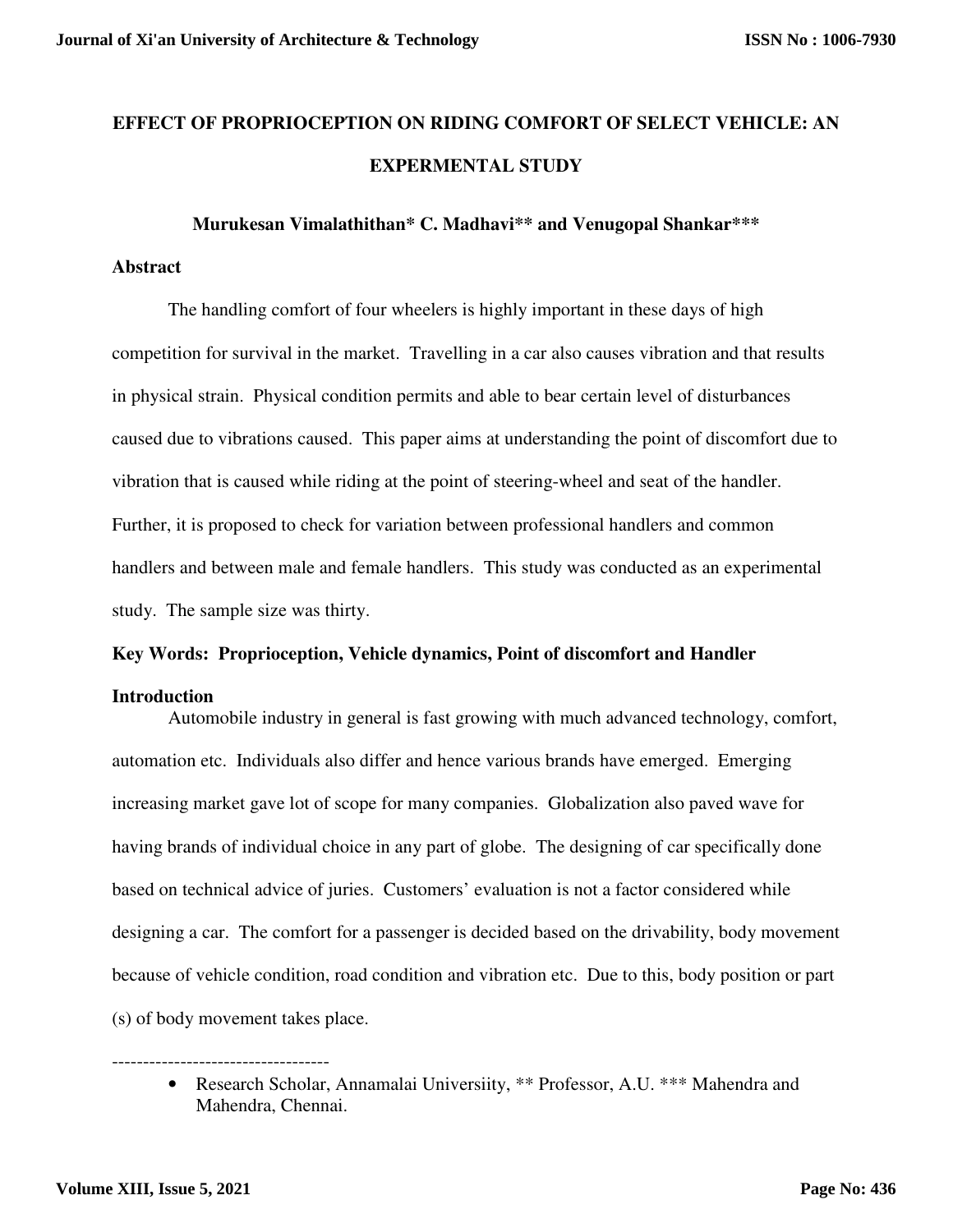This movement is known as proprioception. Proprioception is an individual's ability to integrate the sensory signals from mechanoreceptors to thereby determine the body segment positions and movements in space (Vimalathithan et al., 2020). In the case of proprioception, the sensor is the skin or the muscle part that is located all over the body of human beings. This is the response of the body to the requirement of the environmental system. Deane (2017) stated one's movement depends on understanding of oneself and the surrounding. Motion bases are friction, stretches and impact. Alpha-motor neurons stimulate skeletal muscles and gamma-motor neurons stimulate intrafusal muscles and both are interlinked. Vibration stimulus will indicate the level of frequency and then the vibration perceived is measured based on the response to the vibration. Vibration at the place of seat can be measured and the response to body to various levels of vibration was observed and the exact point of discomfort of a handler can be studied.

## **Literature Review**

 A study using cats found that nerves could be included in studying the locomotion. Proprioception is influenced by the muscle size, length, velocity and its force (Arthur and Monica, 1998). Godai and Jiro (2016) found that the perception on bouncing is based on the hand position and when t was close to point of coincidence. Also, the proprioception was the highest when both palm were together. Kenri and Ayaka (2017) wanted to identify drift in propriocepion using shadow of human body and they found that there was no significance difference in drift between active and static positions irrespective of type of shadow. Antonio et al., (2000) found that reflex was high for small afferent fiber and vibration was higher for patients than the normal group. Flannagan et al., (2017) pointed realistic off-road conditions to test drivers in complex situations.. Parking, speed breakers near signals, parking by blocking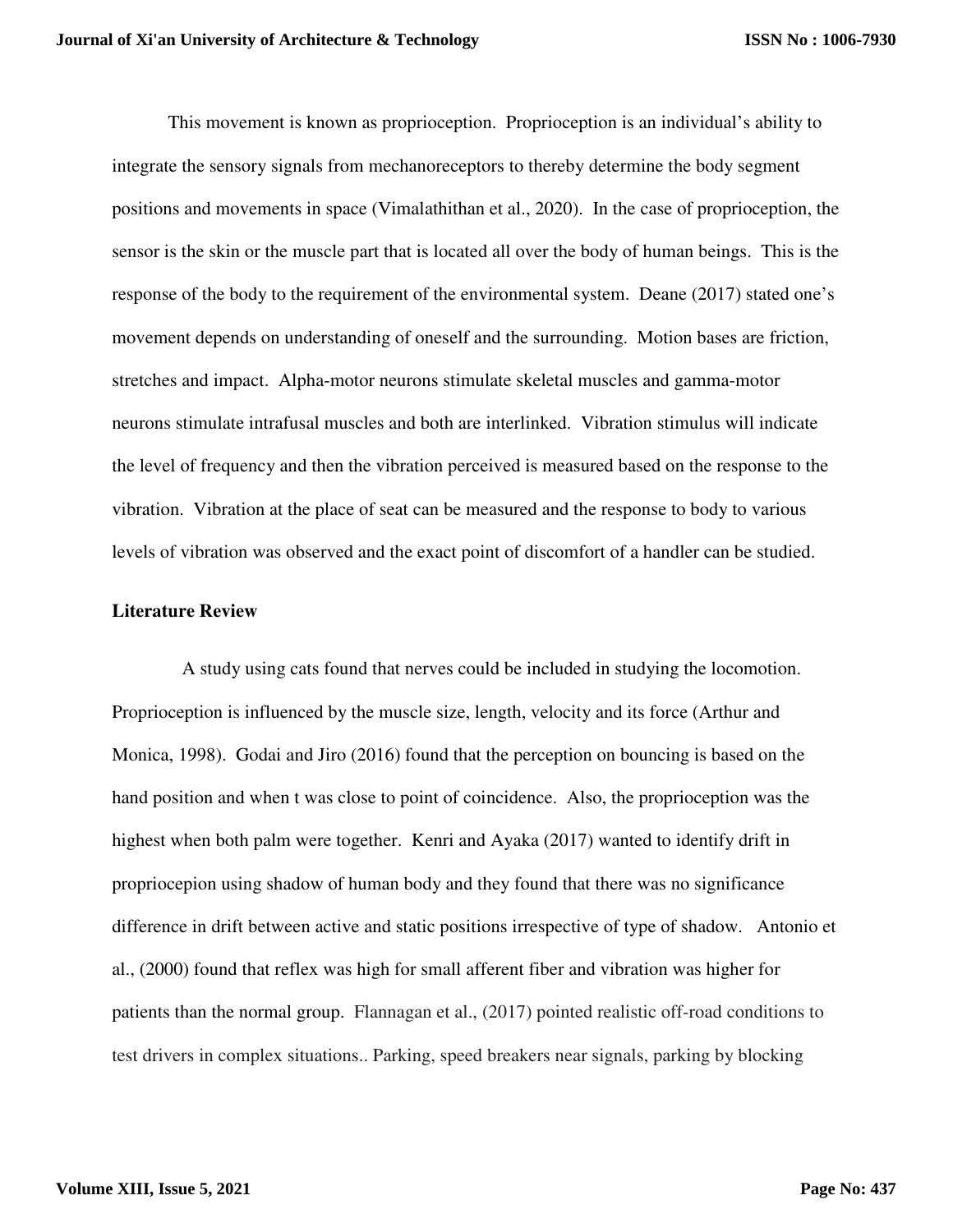halfway etc., are the intervention. There was difference in these aspects between the handlers of manual and automatic vehicles.

# **Need for the Study**

Jones et al., (1992) pointed that study is needed to check whether threshold will change the displacement of the subjects. Jia et al., (2016) pointed that brain has to mediate and interpret proprioception information from various receptors. Proprioception concept is used in medicine, sports etc. But, involving human studies are still needed. Marketing starts with customers and ends with customers for every product. This expensive product also mainly designed by engineers and if it based on the customers as well; it would have been leading to higher level of satisfaction among handlers.

# **Research Gap**

The reviews were mainly indicated that Psychophysics subject application was widely used in the field of medical science and mainly to treat the patients and in sports science to rescue the players. Perception of handlers of car to know the comfort level and their proprioception that leads to discomfort will help to modify the car to satisfy the customers. Few studies were performed relating to automobile industry as well. But, there was not much observed relating to comparison between different categories of respondents to make product differentiation. This study focuses on identifying the point of discomfort of passenger car handlers and comparing this with male and female categories and also between professional and non-professional handlers.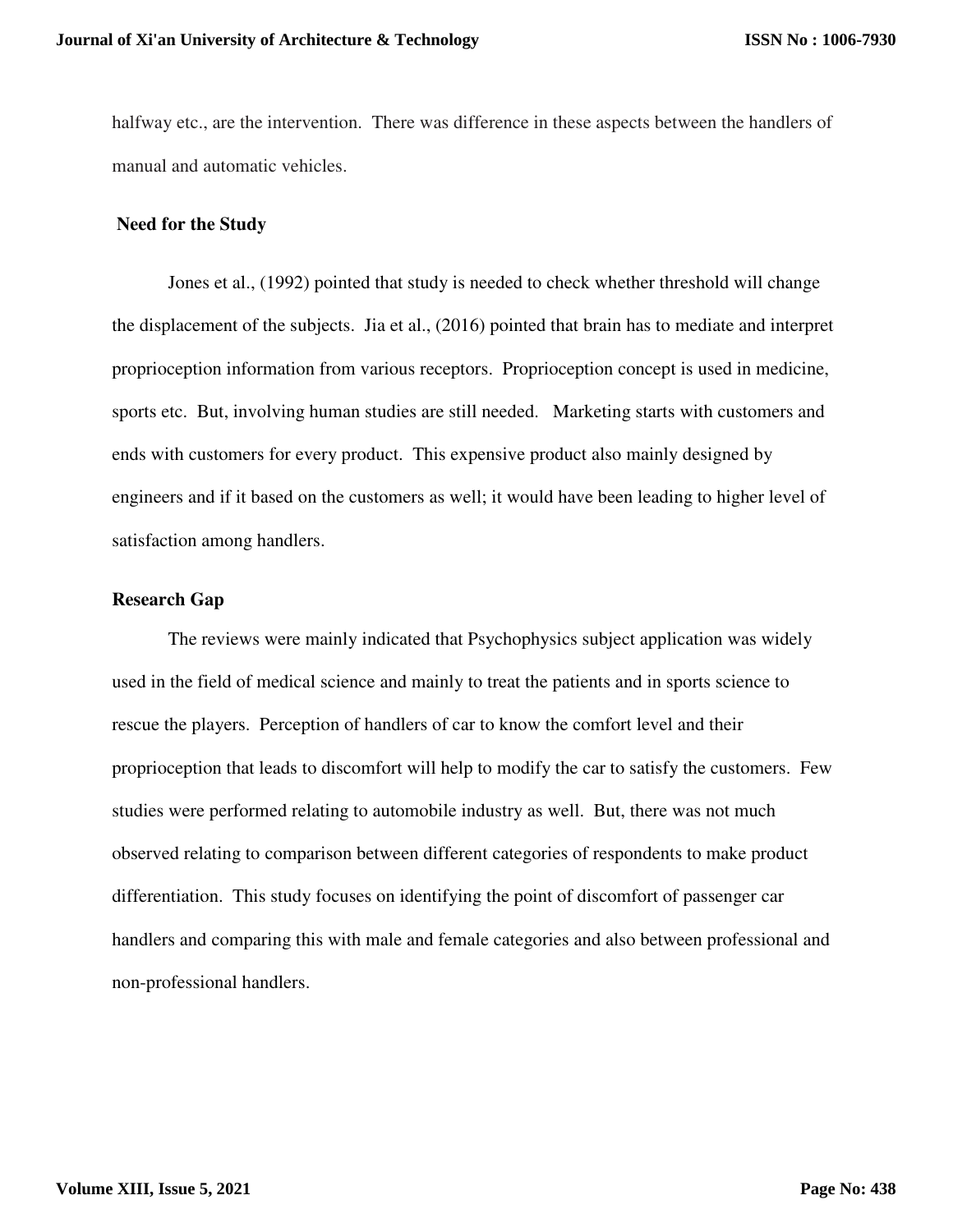# **Scope of the Study**

The present study scope is to check the point of discomfort among handlers of fourwheeler and that too Mahendra and Mahendra company's SUV 3OO model. This studied the point where the handlers find the body movement (Proprioception) of handlers. Also, comparison between the threshold levels was made between professional and non-professional handlers. Similar to that a comparison between male and female handlers was also the scope of this study to check the variation of threshold levels of these categories.

# **Objectives**

The present study has the following objectives:

- o To identify the threshold point or point of discomfort of handlers vary for factors such as riding, handling, brake, performance and drivability;
- o To verify the point of threshold varies between professional and nonprofessional handlers for the selected variables of driving comfort; and
- o To check the variation if any between male and female and age groups of handlers in their threshold levels of selected variables.

#### **Research Methodology**

The study design is experimental one. The respondents were asked to have a test drive of SUV3OO model of Mahindra and Mahindra. The time taken for each sample was approximately 40 minutes in an average. After their handling of the vehicle they were asked to fill the questionnaire which was developed by considering the statements of ten riders and pre-test was conducted. These statements were measured in ten point scale about the level of comfort and convenience of the aspects. The statements that were mentioned by at least six handlers relating to study variables such as riding,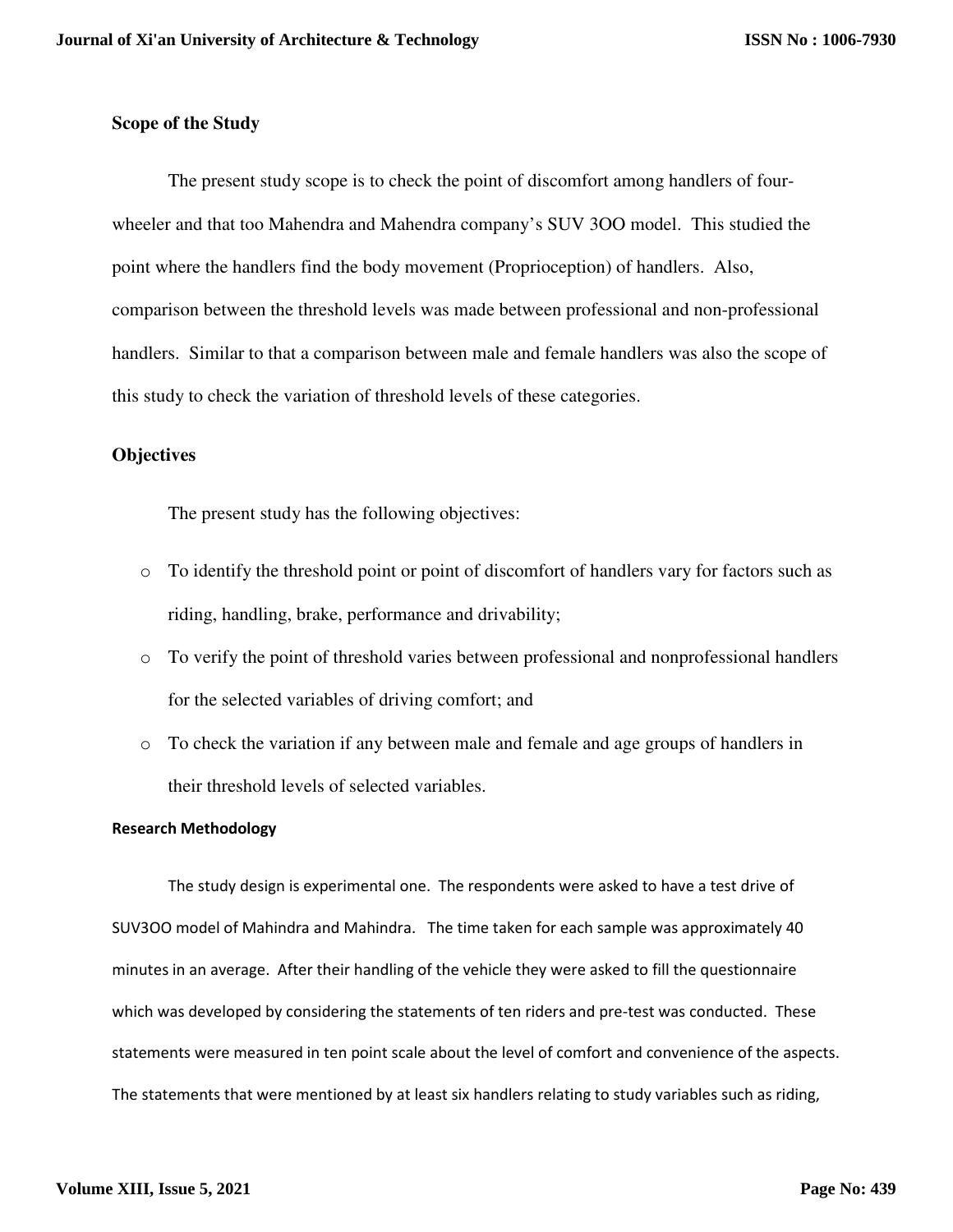handling, steering, performance and drivability were finalized. The researcher was next to them while collecting data during pilot study as well final data collection clarifying all the doubts. The reliability was tested using Cronbach alpha value and the values of these six variables ranged between 0.87 and 0.93 and so reliability was ensured. CFA was performed to ensure validity of the components of all the six variables mentioned above and the standard conditions of parameters such as GFI, CFI, NFI, AGF and RMSEA were met. This ensured the validity of the tool. The statistical tools used were t-test and ANOVA.

#### **Findings**

To study the objective about the comfort level of variables considered for the study, first the comfort level of riding, steering, handling, brake, performance and drivability of the vehicle was computed. The average and standard deviation of these variables were computed.

| Variables          | N  | Mean   | Std. Deviation |
|--------------------|----|--------|----------------|
| Ride               | 90 | 6.4630 | .63932         |
| Steering           | 90 | 6.0921 | .77401         |
| Handling           | 90 | 6.4528 | .79843         |
| <b>Brake</b>       | 90 | 6.4852 | .70074         |
| Performance        | 90 | 6.8583 | .65563         |
| <b>Drivability</b> | 90 | 6.7333 | .62012         |
|                    |    |        |                |

**Table 1 Descriptive Statistics of Variables**

Primary data computed

 The variables are measured in the ten point scale. The average of these six variables was above six and this indicated the comfort level was only to the acceptable level only. It was found that that the maximum comfort was found was the highest relating to performance of the vehicle SUV3OO. The comfort of the variable steering comfort was the least with the average of 6.09. The comfort level of various aspects such as ride, handling and brake system was almost the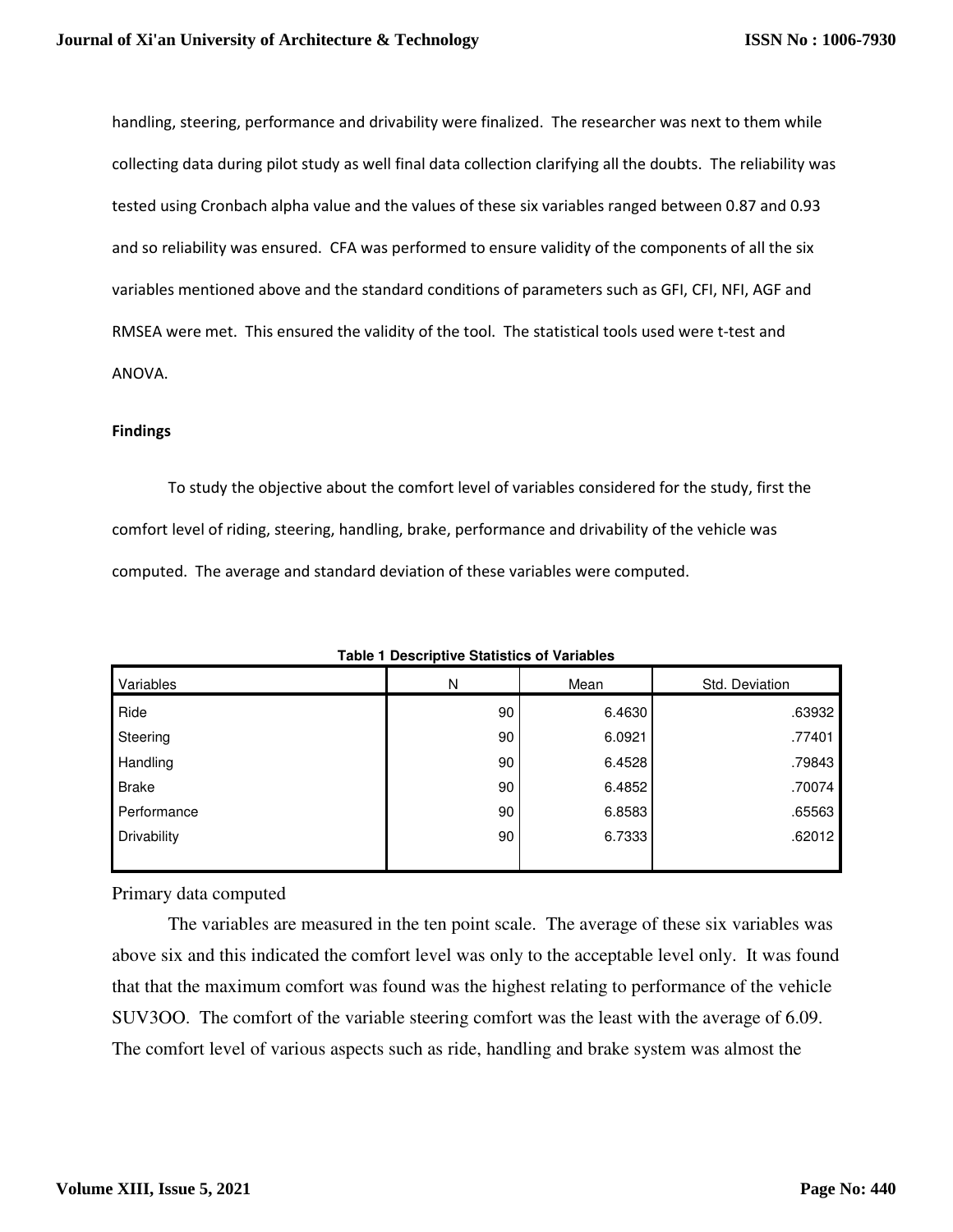same and it was around 6.45. The second comfortable aspect was 6.73. This being the basic SUV model and because of that the variables may be at acceptable level.

Variation of the variables based on age categories was analyzed by using ANOVA test.

| Age          |             | ${\bf N}$ | Mean    | Std.<br>Deviation | ${\bf F}$        | d.f.    | Post-hoc  |
|--------------|-------------|-----------|---------|-------------------|------------------|---------|-----------|
|              | Up to $30$  | 35        | 40.4286 | 3.01258           |                  |         |           |
|              | $31 - 45$   | 37        | 39.1081 |                   | 3.53383 17.236** | (2, 87) | 3 Vs. 1&2 |
| Ride         | Above<br>45 | 18        | 34.8889 | 3.25195           |                  |         |           |
|              | Total       | 90        | 38.7778 | 3.83590           |                  |         |           |
|              | Upto 30     | 35        | 43.6000 | 4.96577           |                  |         |           |
|              | $31 - 45$   | 37        | 44.3514 | 5.41713           |                  |         |           |
| Steering     | Above<br>45 | $18\,$    | 37.2778 | 1.87257           | 14.649**         |         | 3 Vs.1&2  |
|              | Total       | 90        | 42.6444 | 5.41805           |                  |         |           |
|              | Upto 30     | 35        | 26.5429 | 1.97548           |                  |         |           |
|              | $31 - 45$   | 37        | 26.7568 | 3.16584           |                  |         |           |
| Handling     | Above<br>45 | 18        | 22.4444 | 3.05291           |                  |         |           |
|              | Total       | 90        | 25.8111 | 3.19372           |                  |         |           |
|              | Up to $30$  | 35        | 27.7714 | 1.88001           | 17.071**         |         | 3 Vs.1&2  |
|              | 31-45       | 37        | 27.5135 | 2.04968           |                  |         |           |
| Drivability  | Above<br>45 | 18        | 24.1111 | 2.37360           |                  |         |           |
|              | Total       | 90        | 26.9333 | 2.48049           | 21.372**         |         | 3 Vs.1&2  |
|              | Up to $30$  | 35        | 40.0571 | 3.23531           |                  |         |           |
|              | $31 - 45$   | 37        | 40.0811 | 3.59304           |                  |         |           |
| <b>Brake</b> | Above<br>45 | 18        | 34.2778 | 3.98240           | 19.273**         |         | 3 Vs.1&2  |
|              | Total       | 90        | 38.9111 | 4.20445           |                  |         |           |
|              | Up to $30$  | 35        | 28.2571 | 2.22741           |                  |         |           |
|              | 31-45       | 37        | 27.7297 | 2.55657           | 10.064**         |         | 3 Vs.1&2  |
| Performance  | Above<br>45 | 18        | 25.2222 | 2.34033           |                  |         |           |
|              | Total       | 90        | 27.4333 | 2.62250           |                  |         |           |

**Table 2 Comfort Level of Variables based on Age**

Primary data computed: \*\* one per cent level of significance

 The test result indicated that all the variables differ based on age at one per cent level. Further, the mean value was the least among the age group of above 45 years respondents. The other two groups did not vary between them. The average level of these six variables was almost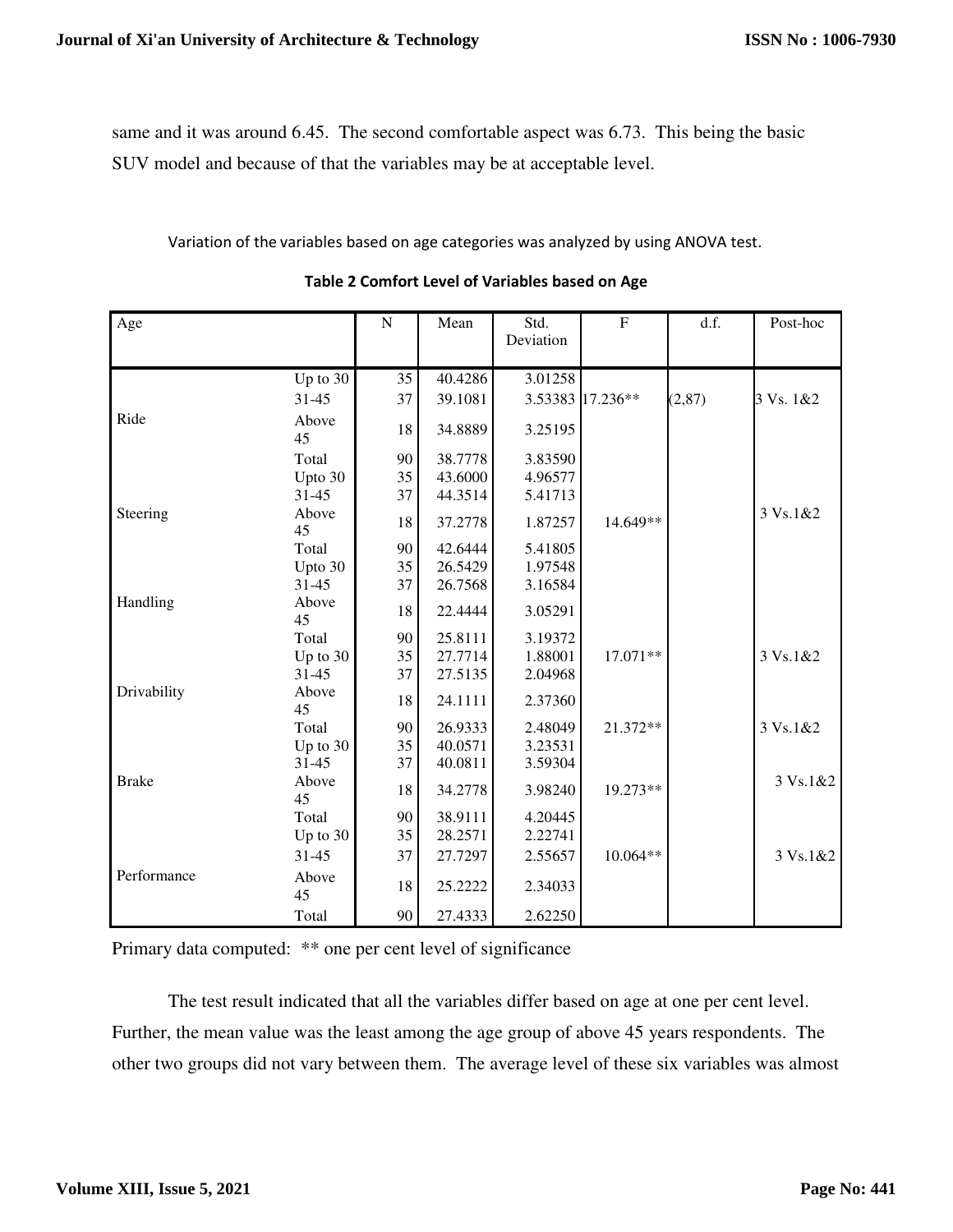the same for the age groups up to 30 years of age and 31 to 45 years of age. The above 45 years respondents along perceived the comfort level much lower than the two groups.

Gender based the difference was checked using Z-test and it was found as below:

| Variable     | Gender | N  | Mean   | Z         | p     |
|--------------|--------|----|--------|-----------|-------|
| Ride         | Male   | 60 | 6.1972 |           |       |
|              | Gender | 30 | 6.9944 | $-6.875$  | 0.001 |
| Steering     | Male   | 60 | 5.6381 |           |       |
|              | Gender | 30 | 7.0000 | $-14.185$ | 0.001 |
| Handling     | Male   | 60 | 6.0208 |           |       |
|              | Gender | 30 | 7.3167 | $-11.298$ | 0.001 |
|              | Male   | 60 | 6.1000 |           |       |
| <b>Brake</b> | Gender | 30 | 7.2556 | $-11.759$ | 0.001 |
| Performance  | Male   | 60 | 6.5375 |           |       |
|              | Gender | 30 | 7.5000 | $-9.091$  | 0.001 |
| Drivability  | Male   | 60 | 6.4750 |           |       |
|              | Gender | 30 | 7.2500 | $-6.899$  | 0.001 |

**Table 3 Gender and Difference in Comfort Perception**

Primary data computed

 In all the variables, there is difference in the comfort level based on the gender and it was found that the comfort level was perceived higher level by female respondents. The difference was at one per cent level. Female respondents perceived higher level of comfort because they might have basically higher level of tolerance limit.

 The result of ANOVA for experience in driving and the study variables was similar as that of age of the respondents. In this test also, the study variables ride, steering, handling, brake, performance and drivability varied at one per cent. Also, respondents with more than 10 years of experience driving found to have the lowest level of perception of comfort levels and it differed with the two groups of driving experience up to 10 years of experience. This might be due to their experience they could find the differences sharply.

The difference based on professional handlers and others were tested using Z-test.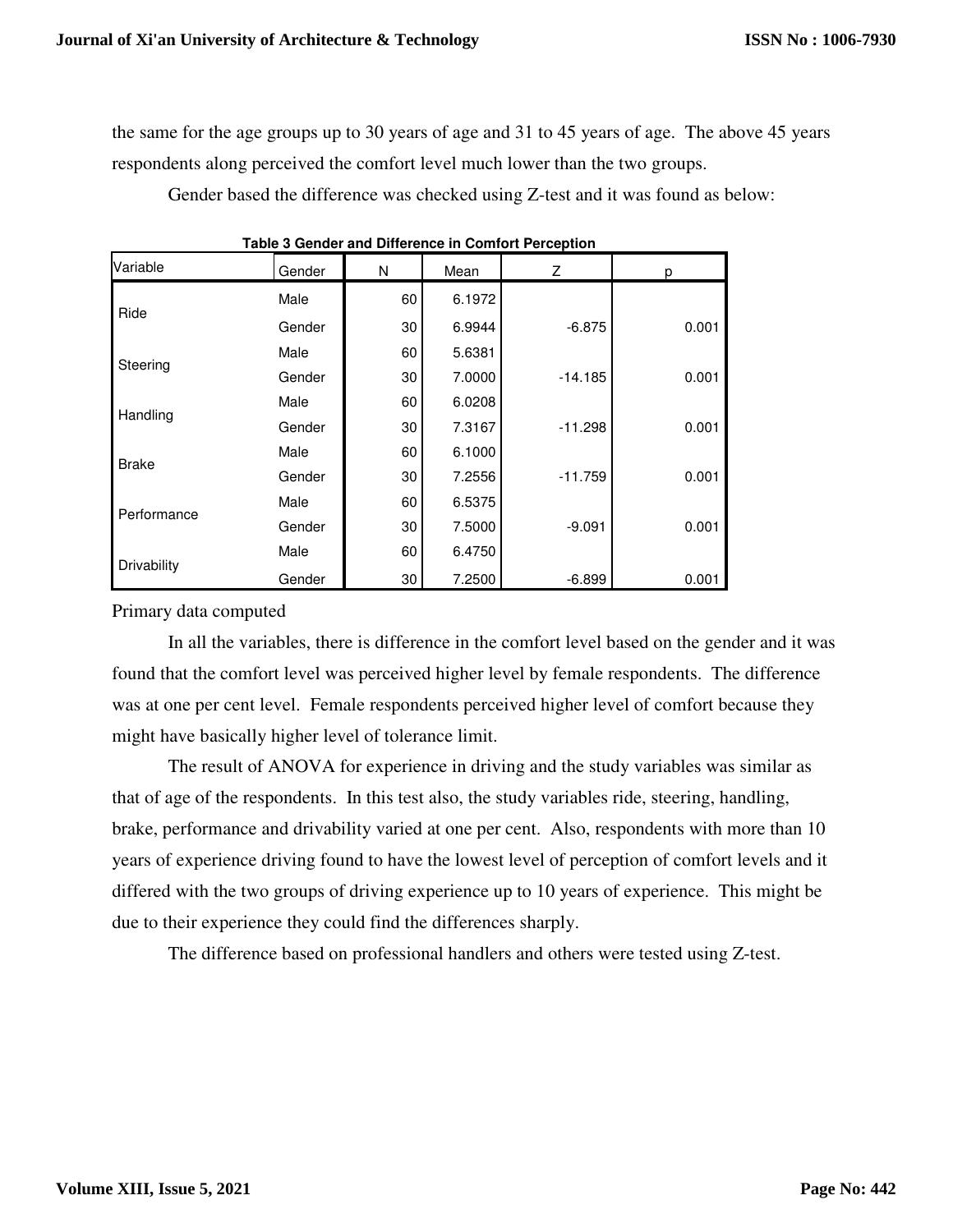| Variables    | Driving       | N  | Mean   | Ζ         | р     |
|--------------|---------------|----|--------|-----------|-------|
| Ride         | Driving       | 30 | 5.6778 |           |       |
|              | <b>Others</b> | 60 | 6.8556 | $-16.816$ | 0.001 |
| Steering     | Driving       | 30 | 5.8524 |           |       |
|              | <b>Others</b> | 60 | 6.2119 | $-2.118$  | 0.037 |
| Handling     | Driving       | 30 | 5.7417 |           |       |
|              | <b>Others</b> | 60 | 6.8083 | $-7.677$  | 0.001 |
| <b>Brake</b> | Driving       | 30 | 5.8000 |           |       |
|              | <b>Others</b> | 60 | 6.8278 | $-9.075$  | 0.001 |
| Performance  | Driving       | 30 | 6.1583 |           |       |
|              | <b>Others</b> | 60 | 7.2083 | $-10.942$ | 0.001 |
| Drivability  | Driving       | 30 | 6.1333 |           |       |
|              | Others        | 60 | 7.0333 | $-8.893$  | 0.001 |

| <b>Table 4 Profession and Handling Comfort</b> |  |
|------------------------------------------------|--|
|------------------------------------------------|--|

Primary data computed

 In the case of profession based variation also, it was observed that there was variation in all the six variables at one per cent level. Further, the result indicated that non-professional handlers' perception about the comfort level was higher than the professional handlers. Professional handlers might be able to fix even the slight variations and that may not be the case of other handlers.

# **Suggestions**

The comfort level of the vehicle by the handlers was only the acceptable level only. It was not fair or good or excellent. These aspects need to be improved and that will help to develop the comfort zone and leads to their satisfaction.

 Older age group, men, experienced handlers and non-professional handlers have perceived the comfort level of handlers at low level compared to their counterparts. For this group, the product value is to be made known and the economic value of developing the comfort level product and guide them to decide to balance between cost and comfort.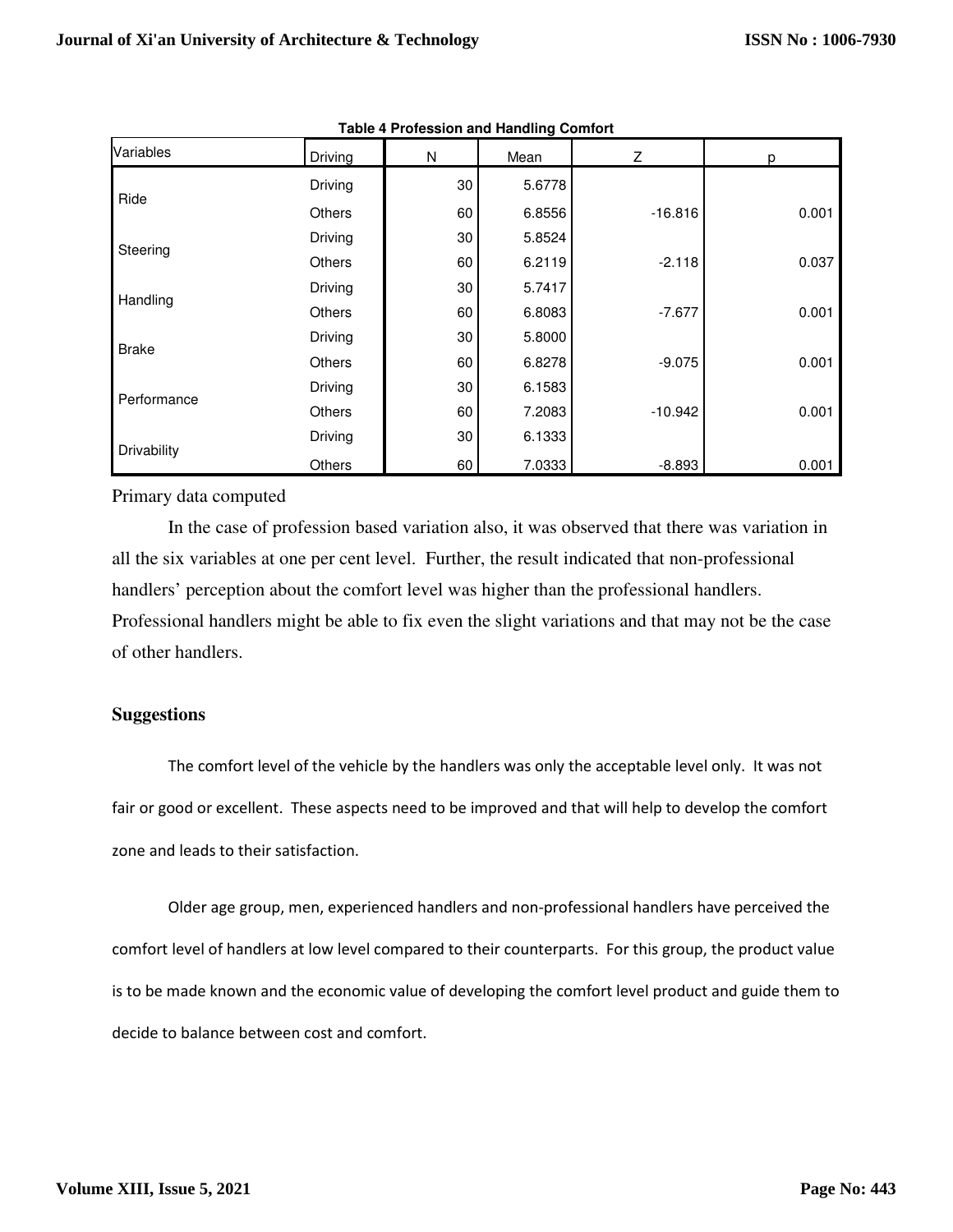Professional handlers are the ambassadors and manufacturers need to keep it mind to meet their level to increase the sale.

 Manufacturer need to see that the comfort level should be above average otherwise this will be a failure model.

### **Future scope of study**

The manufacturer needs to know various other factors that are important for handling such as gear, clutch etc. Further, there is need to periodically go for this experiment, say once in six years.

More advanced experimental study can be used for more accurate result.

### **Conclusion**

The study indicated that the handler found that the comfort level was acceptable level. Also,

professional drivers, men handlers and aged group and men were with lower level of perception relating

to riding, steering, handling, brake, performance and drivability.

# **References**

Murukesan Vimalathithan, Venugopal Shankar and , C. Madhavi. Customer Perception-Based Approach to Improve Ride and Handling of Passenger Car. Shodh Sanchar Bulletin, Vol 10 (40), 2020. Pp.31-41.

Jones, Hunter and Irwin. Differential thresholds for limb movement measured using adaptive techniques. Perception and Psychophysics. 1992. Vol. 52(5). Pp. 529-535.

Godai and Jiro. Hand Positions Alter Bistable Visual Motion Perception. I-Perception. May-June 2016. Pp. 1-4.

. Kenri and Ayaka. Innocent Body-Shadow Mimics Physical Body. I-Perception. Mayjune 2017. Pp.1-8.

Jia, Gordon, Roger, Judith and Yu. Assessing proprioception: A critical review of methods. Jl. of Sports and Health Science. 2016. Vol. 5. Pp.80-90.